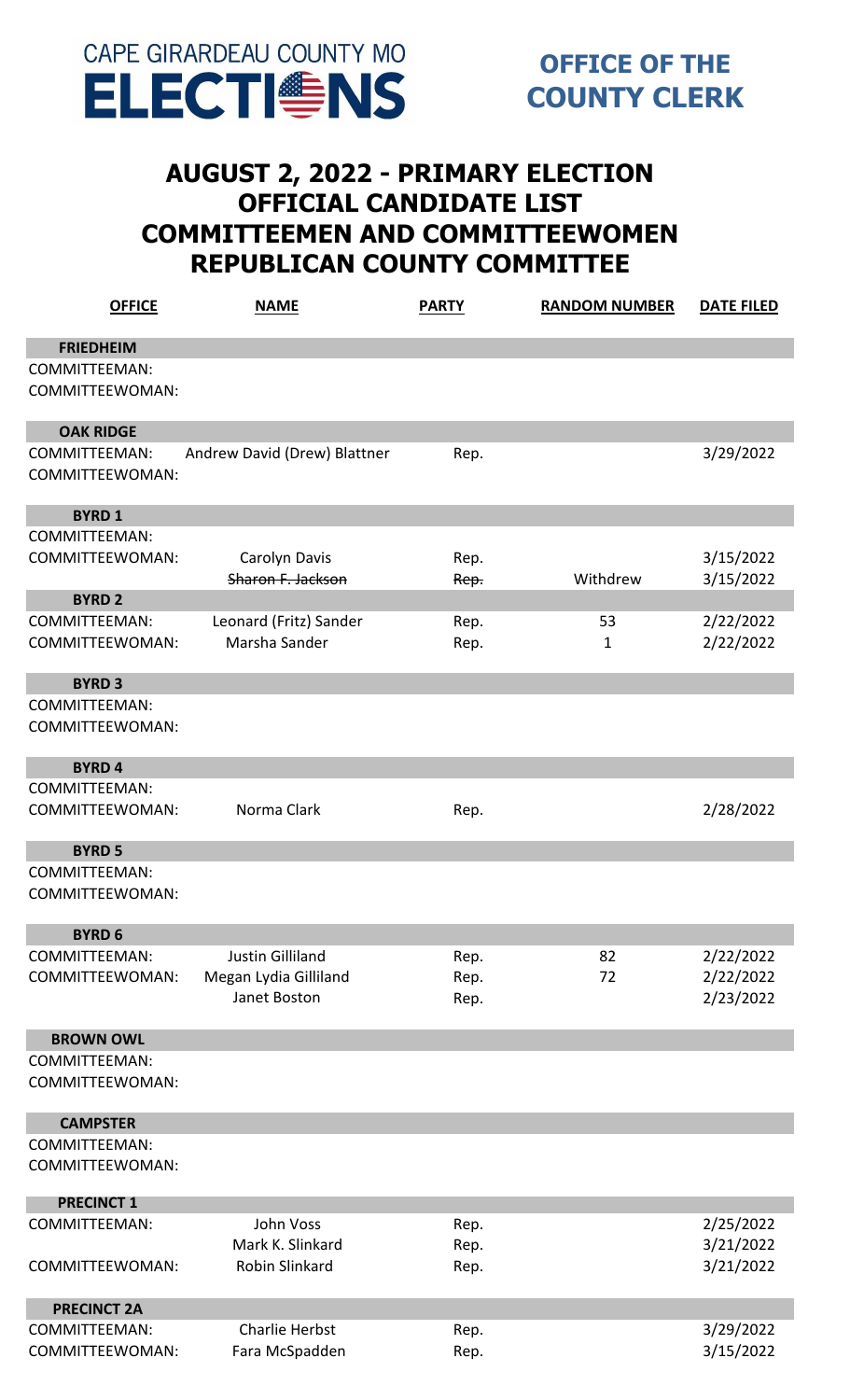| <b>PRECINCT 2B</b>                      |                                           |              |          |                       |
|-----------------------------------------|-------------------------------------------|--------------|----------|-----------------------|
| COMMITTEEMAN:<br>COMMITTEEWOMAN:        |                                           |              |          |                       |
|                                         |                                           |              |          |                       |
| <b>PRECINCT 3A</b>                      |                                           |              |          |                       |
| COMMITTEEMAN:                           | Tommy R. Hamilton                         | Rep.         |          | 3/7/2022              |
| COMMITTEEWOMAN:                         | Jonathan Van Horn<br>Martha Gill Hamilton | Rep.<br>Rep. |          | 3/10/2022<br>3/7/2022 |
|                                         |                                           |              |          |                       |
| <b>PRECINCT 3B</b>                      |                                           |              |          |                       |
| <b>COMMITTEEMAN:</b><br>COMMITTEEWOMAN: |                                           |              |          |                       |
|                                         |                                           |              |          |                       |
| <b>PRECINCT 4A</b>                      |                                           |              |          |                       |
| <b>COMMITTEEMAN:</b><br>COMMITTEEWOMAN: | Kelly Bowen                               | Rep.         |          | 3/4/2022              |
| <b>PRECINCT 4B</b>                      |                                           |              |          |                       |
| <b>COMMITTEEMAN:</b><br>COMMITTEEWOMAN: |                                           |              |          |                       |
| <b>PRECINCT 4C</b>                      |                                           |              |          |                       |
| <b>COMMITTEEMAN:</b>                    | Doug Austin                               | Rep.         | 4        | 2/22/2022             |
| COMMITTEEWOMAN:                         | <b>Fran Austin</b>                        | Rep.         | 8        | 2/22/2022             |
|                                         |                                           |              |          |                       |
| <b>PRECINCT 5A</b>                      |                                           |              |          |                       |
| <b>COMMITTEEMAN:</b>                    | <b>Matthew Henson</b>                     | Rep.         |          | 2/23/2022             |
| COMMITTEEWOMAN:                         | Marnie Mitchell                           | Rep.         | 11       | 2/22/2022             |
| <b>PRECINCT 5B</b>                      |                                           |              |          |                       |
| <b>COMMITTEEMAN:</b>                    |                                           |              |          |                       |
| COMMITTEEWOMAN:                         |                                           |              |          |                       |
| <b>PRECINCT 6A</b>                      |                                           |              |          |                       |
| <b>COMMITTEEMAN:</b>                    | Reg Swan                                  | Rep.         |          | 3/9/2022              |
| COMMITTEEWOMAN:                         | Kathy Swan                                | Rep.         |          | 3/9/2022              |
| <b>PRECINCT 6B</b>                      |                                           |              |          |                       |
| <b>COMMITTEEMAN:</b>                    |                                           |              |          |                       |
| COMMITTEEWOMAN:                         |                                           |              |          |                       |
| <b>PRECINCT 6C</b>                      |                                           |              |          |                       |
| COMMITTEEMAN:                           |                                           |              |          |                       |
| COMMITTEEWOMAN:                         |                                           |              |          |                       |
| <b>GORDONVILLE</b>                      |                                           |              |          |                       |
| COMMITTEEMAN:                           | Andy Johnson                              | Rep.         | 32       | 2/22/2022             |
| COMMITTEEWOMAN:                         | Jennifer Boren                            | Rep.         |          | 3/1/2022              |
|                                         | Beverly L. Johnson                        | Rep.         | Withdrew | 3/2/2022              |
|                                         |                                           |              |          |                       |
| <b>WHITEWATER</b>                       |                                           |              |          |                       |
| <b>COMMITTEEMAN:</b>                    |                                           |              |          |                       |
| COMMITTEEWOMAN:                         |                                           |              |          |                       |
| <b>BURFORDVILLE</b>                     |                                           |              |          |                       |
| <b>COMMITTEEMAN:</b>                    | Gary Albert Kamp                          | Rep.         |          | 3/7/2022              |
| COMMITTEEWOMAN:                         | Laura Hovis                               | Rep.         |          | 3/4/2022              |
|                                         |                                           |              |          |                       |
| <b>HANOVER</b>                          |                                           |              |          |                       |
| <b>COMMITTEEMAN:</b>                    |                                           |              |          |                       |
| COMMITTEEWOMAN:                         |                                           |              |          |                       |